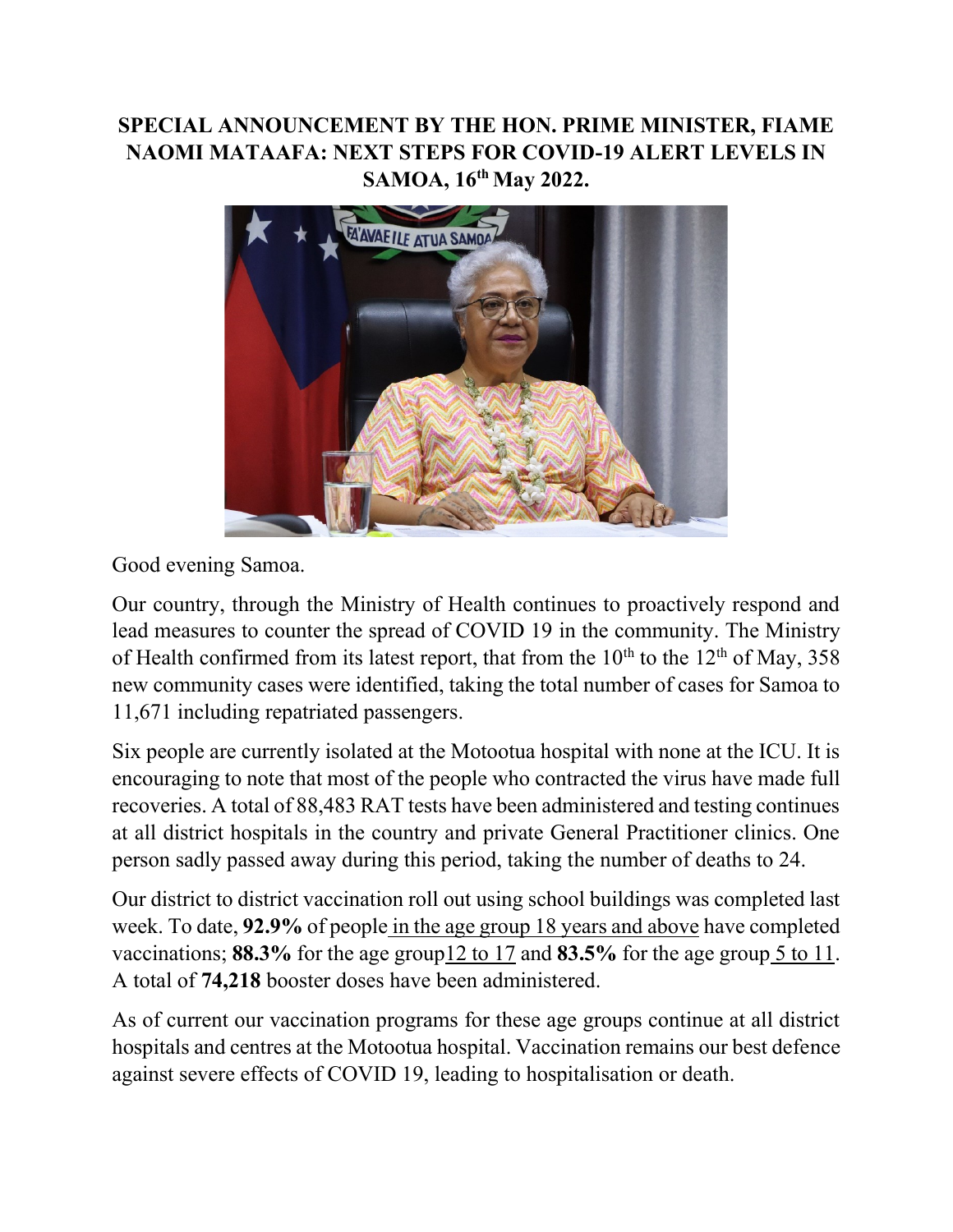Last weekend, new quarantine requirements for travelling passengers were implemented, which now require all passengers to self-isolate at home for seven days. Strict health measures and conditions have been put in place to ensure that these passengers adhere to reporting of their test results on the third and seventh day to the Ministry of Health. A breach of these home isolation health requirements will incur a fine of SAT\$2000.00.

Commencing from next month (June 2022), weekly flights will arrive from Australia and New Zealand and fortnightly from Fiji. Beginning from the flight this Sunday, 22nd May, all booking reservations, and other airline arrangements for flights coming into and out of Samoa will be handed back to airline companies and travel agents, as have been the normal procedures before our borders were closed. The services for registration that were done through the Ministry of Foreign Affairs and Trade have now reverted back to the airlines offices using both online and onsite services. The traveling public is advised to do bookings online with the relevant airline companies.

The first step for reopening of borders began with entry allowed for all Samoans, resident in Samoa and travel on Samoan passports, Samoans that travel on foreign passports but with exemption stamps for entry as well as foreign contracted workers with the relevant work and temporary resident permits.

In reassessing our preparations for the reopening of our borders to international travellers as initially announced, important consideration was given to our current rates of vaccinations, sector planning for the reopening of our borders especially the private and business sector, as well as the experiences of other neighbouring countries.

Our schools have begun resumption of classes this month with the National University of Samoa restarting classes on May 10th. All Colleges including those of the government, private and mission will resume this Wednesday, 18<sup>th</sup> May 2022. Primary schools will resume on Monday, 30th May, 2022 and pre-schools will resume on Monday, 4th July, 2022.

Cabinet this afternoon considered these important facets of the next steps of our COVID 19 alert levels. Vaccination rates remain a critical component of our response, especially for the 5 to 11 years cohort who have just completed their second dose, and who according to the Ministry of Health's advice, will need at least two weeks to acquire full immunisation effectiveness against the COVID 19.